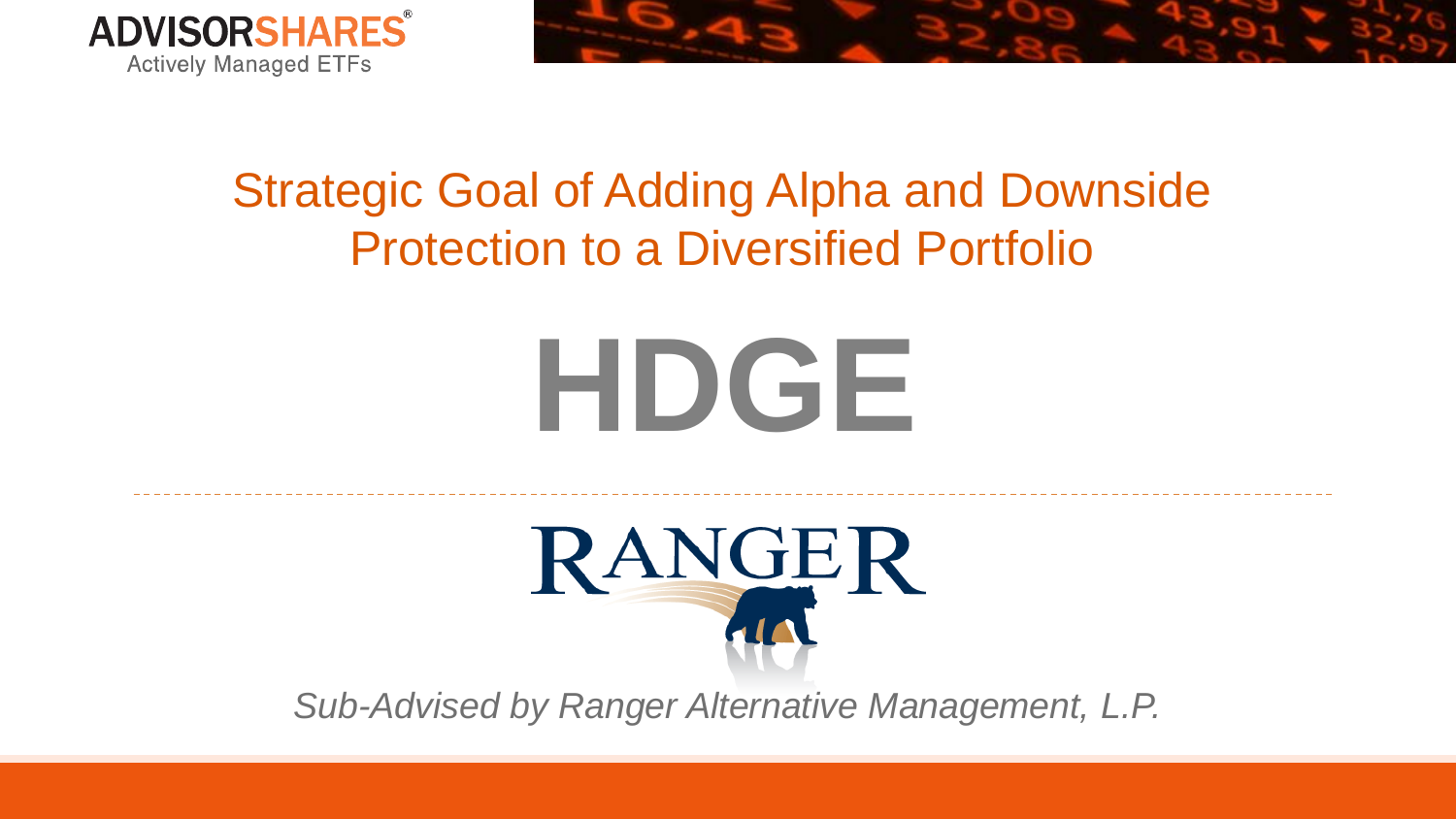



# Executive Summary

- The investment objective of the AdvisorShares Ranger Equity Bear ETF (NYSE Arca: HDGE) seeks capital appreciation through short sales of domestically traded equity securities.
- HDGE sells short individual stocks based on detailed analysis of earnings quality and aggressive accounting methods.
- HDGE seeks to produce gains when the stock market falls.
- The ETF structure gives HDGE the benefit of having daily liquidity so investors can enter and exit the Fund based on their needs, and full transparency, so investors know exactly what the Fund is invested in.
- Because of the benefits of daily liquidity and transparency, the strategy may be useful for swing traders and longterm investors alike.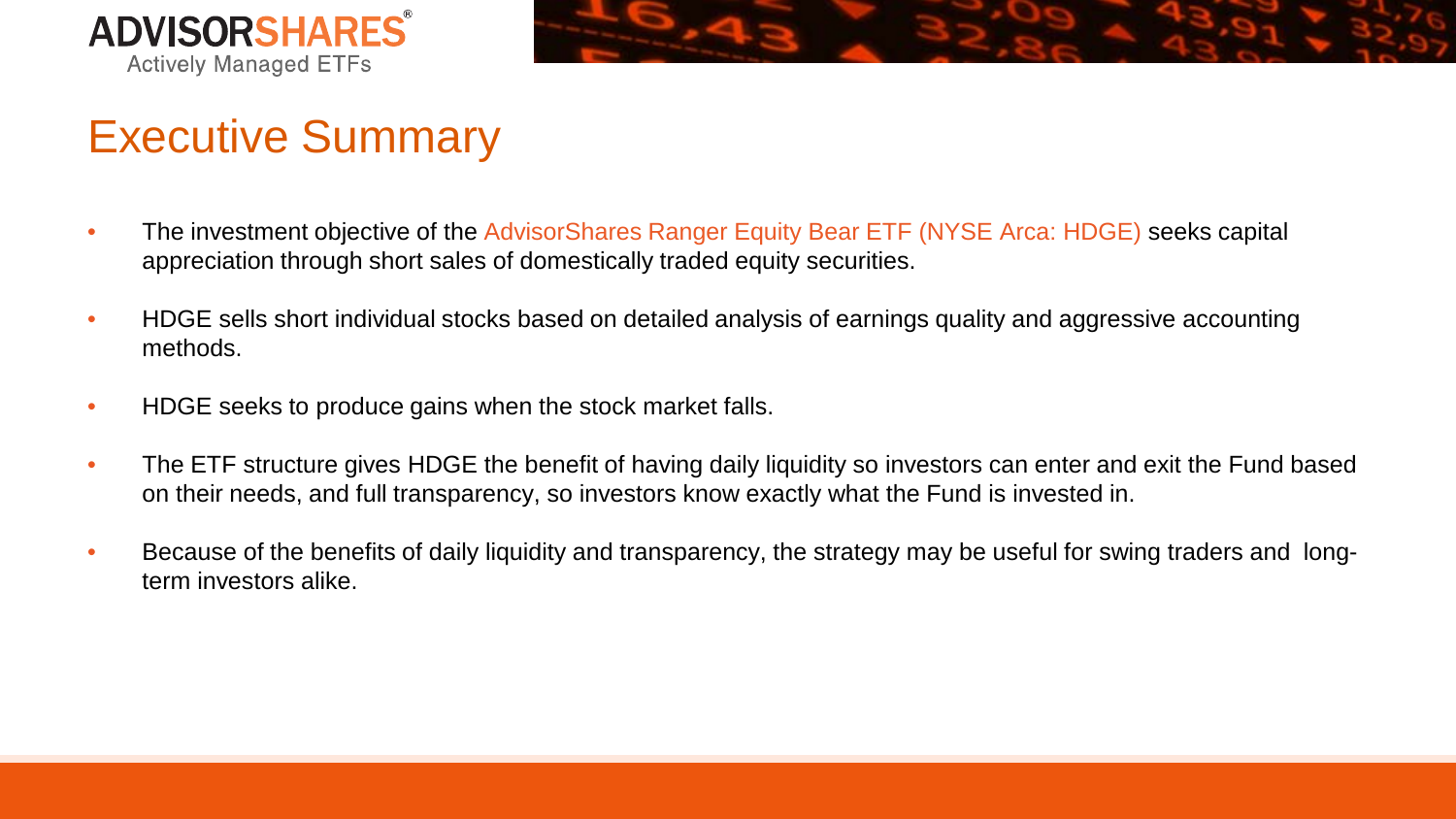



# HDGE's Role in a Diversified Portfolio

- May offer downside protection and reduced portfolio drawdown during the bear phase of the stock market cycle
- Potential to reduce portfolio volatility during fast declines within the bull phase of the stock market cycle
- May reduce portfolio correlation to benchmark indices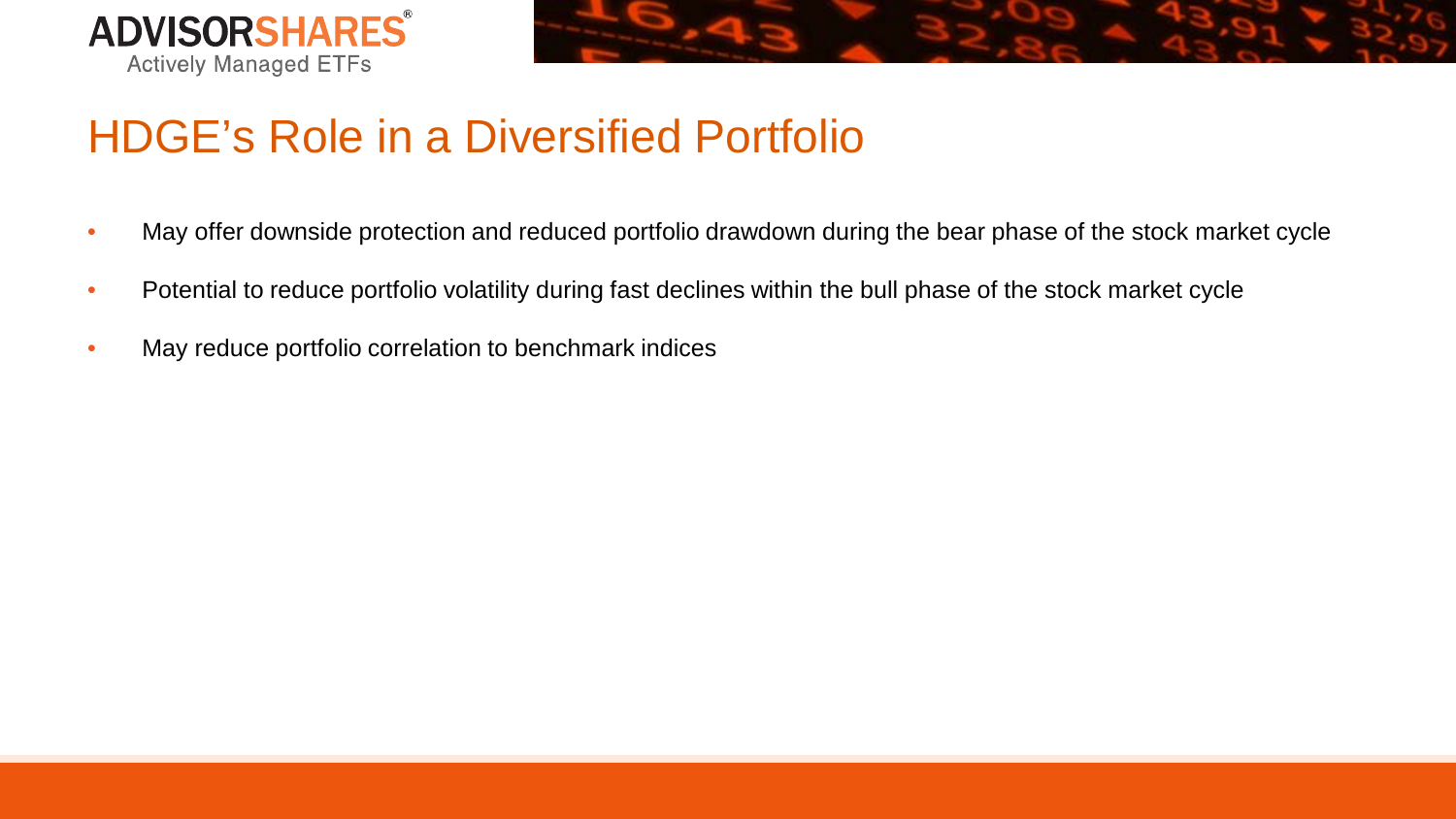



### HDGE Overview

### **Disciplined and Repeatable Investment Process**

- Central to the HDGE strategy is a forensic accounting evaluation on each company in the portfolio, rather than limiting the scope to companies that may only have fad products or broken business models.
- A forensic accountant dissects a company's financial statements, crunching the numbers in search for evidence that the data may suggest operational deterioration or manipulative sales and revenue recognition.

### **Experience**

• The strategy is managed by a portfolio management team with over 30 years of combined short selling research and investment experience.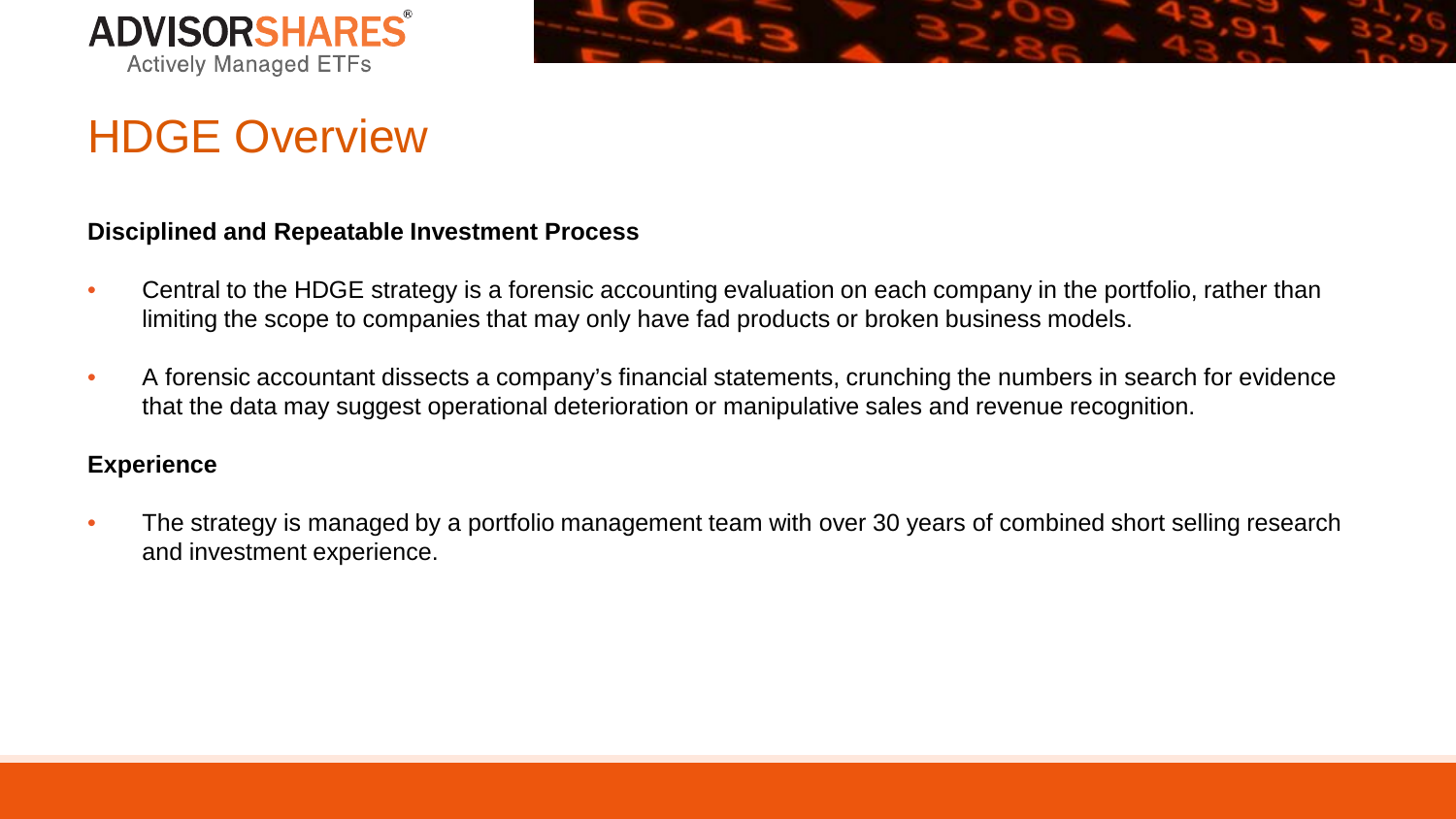



# HDGE Overview - Why HDGE?

|                                      | <b>HDGE</b>                                                                                                            | THE POTENTIAL<br><b>HDGE ADVANTAGE</b> |
|--------------------------------------|------------------------------------------------------------------------------------------------------------------------|----------------------------------------|
| <b>PHILOSOPHY</b>                    | <b>FOCUSED ON ACCOUNTING</b><br><b>FORENSIC-BASED SHORT IDEAS</b>                                                      | <b>DEDICATED EXPERTISE</b>             |
| <b>PORTFOLIO</b><br><b>SELECTION</b> | <b>DIVERSIFIED ACROSS INDUSTRIES</b><br>AND SPECIFIC COMPANIES; FOCUSED ON<br>CATALYSTS THAT DRIVE LOWER STOCK RETURNS | LIQUIDITY FOCUSED SCALABLE             |
| <b>RISK</b><br><b>MANAGEMENT</b>     | TACTICALLY MANAGE POSITIONS; LOWER<br><b>SHORT INTEREST STOCKS</b>                                                     | <b>TACTICALLY MANAGE RISK</b>          |
| <b>RISK OF</b><br><b>STYLE</b>       | ACCOUNTING CONCERNS COULD ABATE                                                                                        | <b>CONSISTENT APPROACH</b>             |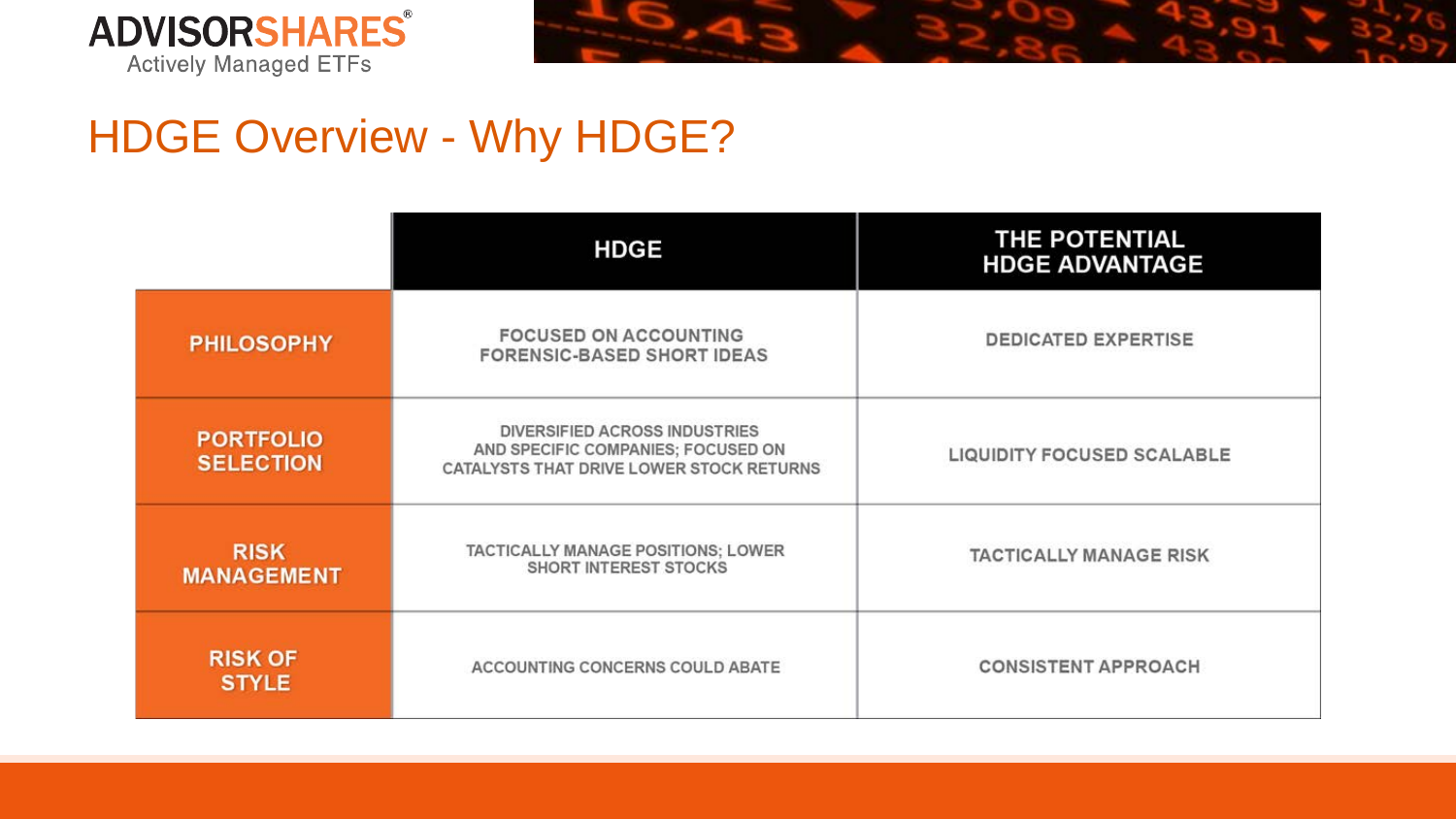



### HDGE Overview - Portfolio Construction

### **HDGE has a two-pronged approach to short selling:**

- "Core" Fundamental positions are established based on earnings quality analysis.
- "Tactical" trading positions are utilized to add exposure in bull or bear markets, which assist the portfolio in circumnavigating the market

**The combination of both core fundamental positions and tactical trading positions seeks smoother performance and consistent alpha.**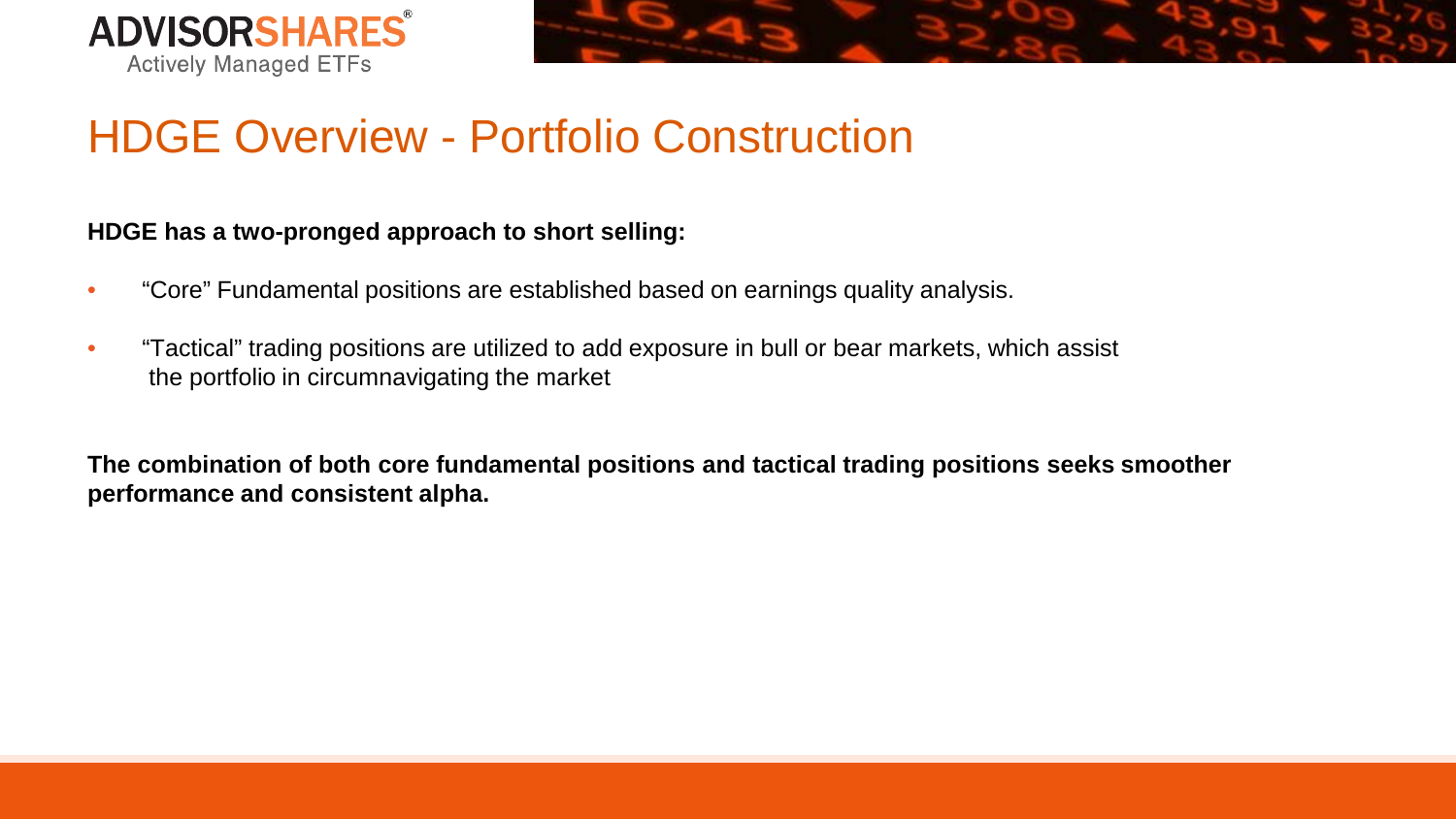



### HDGE Overview - Investment Process

| <b>IDEA</b><br><b>GENERATION</b>                                       | <b>FUNDAMENTAL</b><br><b>ANALYSIS</b>                                                                           | <b>TECHNICAL</b><br><b>ANALYSIS</b>                                                                                                                                                                                   | <b>POSITION</b><br><b>SIZE</b>                                                                                                            |
|------------------------------------------------------------------------|-----------------------------------------------------------------------------------------------------------------|-----------------------------------------------------------------------------------------------------------------------------------------------------------------------------------------------------------------------|-------------------------------------------------------------------------------------------------------------------------------------------|
| - QUANT SCREENING<br>- QUALITATIVE ANALYSIS<br>- 3RD PARTY CONSULTANTS | - ANALYZE SEC FILINGS<br>$(10-K, 10-Q, 8-K)$<br>- CONFERENCE CALLS<br>- DEVELOP SUSTAINABLE<br><b>EPS MODEL</b> | - STOCKS IN DOWNTRENDS<br>- AVOID IBD 100-TYPE<br><b>STOCKS OR MOMENTUM</b><br><b>SECURITIES</b><br>- EMPHASIZE LOW SHORT<br><b>INTEREST TO MITIGATE</b><br><b>SQUEEZE RISK</b><br>- CONSIDER SHORT<br><b>REBATES</b> | - TYPICALLY 2-7%<br><b>POSITIONS</b><br>- MANAGE EXPOSURE VIA<br><b>TECHNICAL ANALYSIS</b><br>- TYPICALLY 20-50 STOCK<br><b>PORTFOLIO</b> |
|                                                                        |                                                                                                                 |                                                                                                                                                                                                                       |                                                                                                                                           |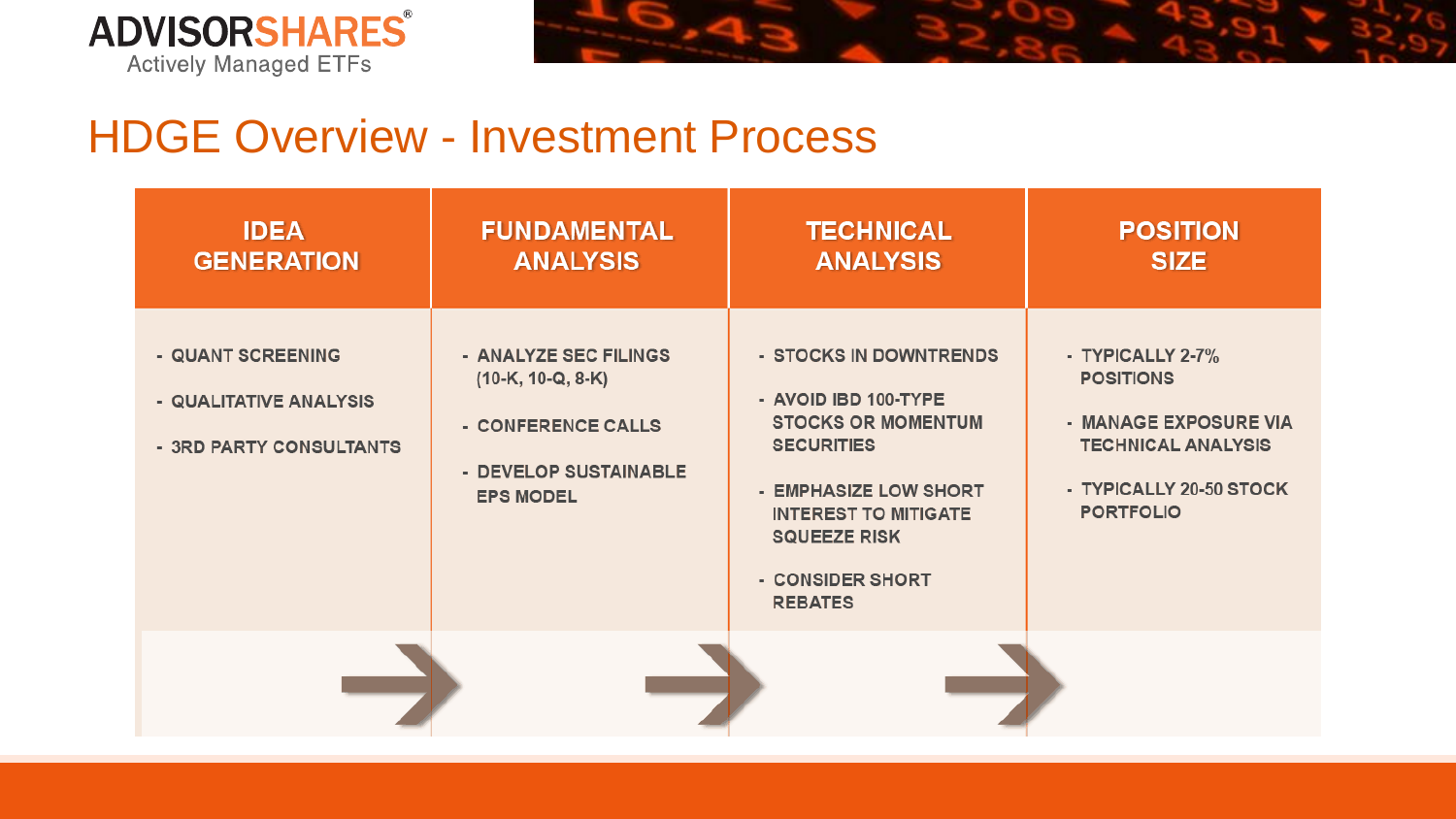

# HDGE Overview - Investment Process: The Income Statement

#### **Income Statement** I ine Item Concern **MOST CRITICAL Aggressive Revenue** Revenue **Recognition Cost of Goods Sold Inventory Issues Gross Margin Inventory & Reserve Concerns** Sales & Marketing **Reserve Concerns** R&D General & Admin **Restructuring & Other Serial Charges Operating Expenses Operating Income** Income before Taxes **Provision for Taxes Tax Issues LEAST Net Profit CRITICAL** Share Count

**Hierarchy** - HDGE ranks a company's warning signs in direct proportion to where they reside on the income statement. The higher up the warning sign, the greater the concern for the company.

**Revenue** - This is the highest concern. If the revenue is fictitious, then the entire financial model for the company is questionable.

**COGS/Gross Margin/Operating Profits** - HDGE looks for unsustainable sources of margin expansion. For example, analysts will often cheer a company that creates a reserve in one quarter and then reverses it the next period. Writing off inventory in one quarter and then selling it the following quarter creates a 100% gross margin profit boost. However, rising margins attributable to accounting maneuvers like this are not generally sustainable.

**Ratio Adjustments** - A company's adjustment to P/E, P/CF, and/or P/S may indicate questionable accounting issues.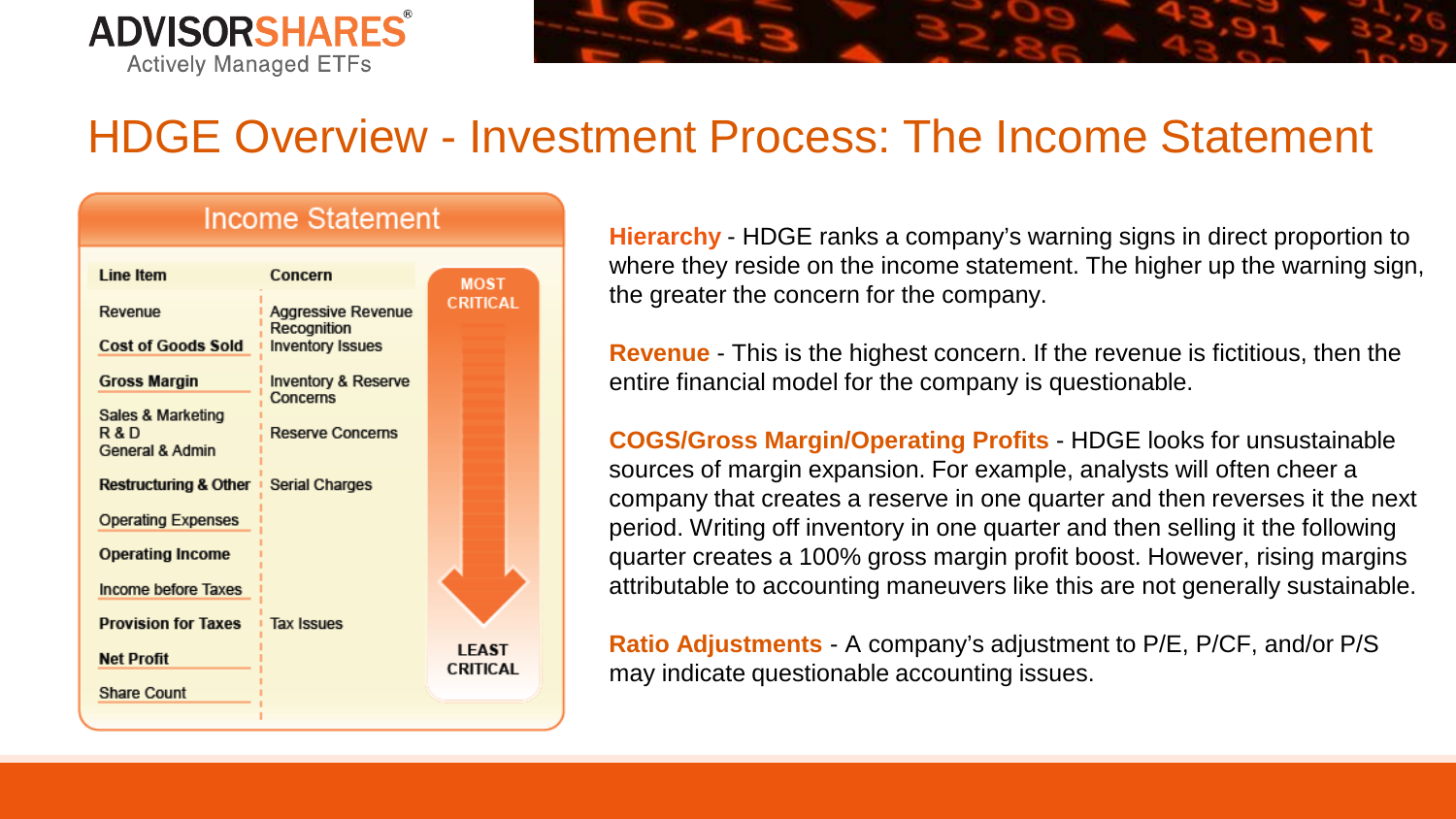



### Potential Active ETF Advantages over Inverse Index ETFs

**Inverse index ETFs suffer from a negative compounding effect, which impacts both leveraged and unleveraged ETFs.**

- In a low-volatility downward-trending market, compounding can also result in longer-term returns that are less negative than the sum of the individual daily returns. In a volatile market, compounding can result in longer-term returns that are less than the sum of the individual daily returns.
- In a low-volatility upward-trending market, compounding can result in longer-term returns that are greater than the sum of the individual daily returns.

### **What does this mean for the investor?**

• Holding an inverse ETF may prove to be destructive for a portfolio as it can lead to undesired results. Inverse ETFs are meant to be held for periods of a day or less. Anything longer can result in a negative compounding effect due to tracking errors.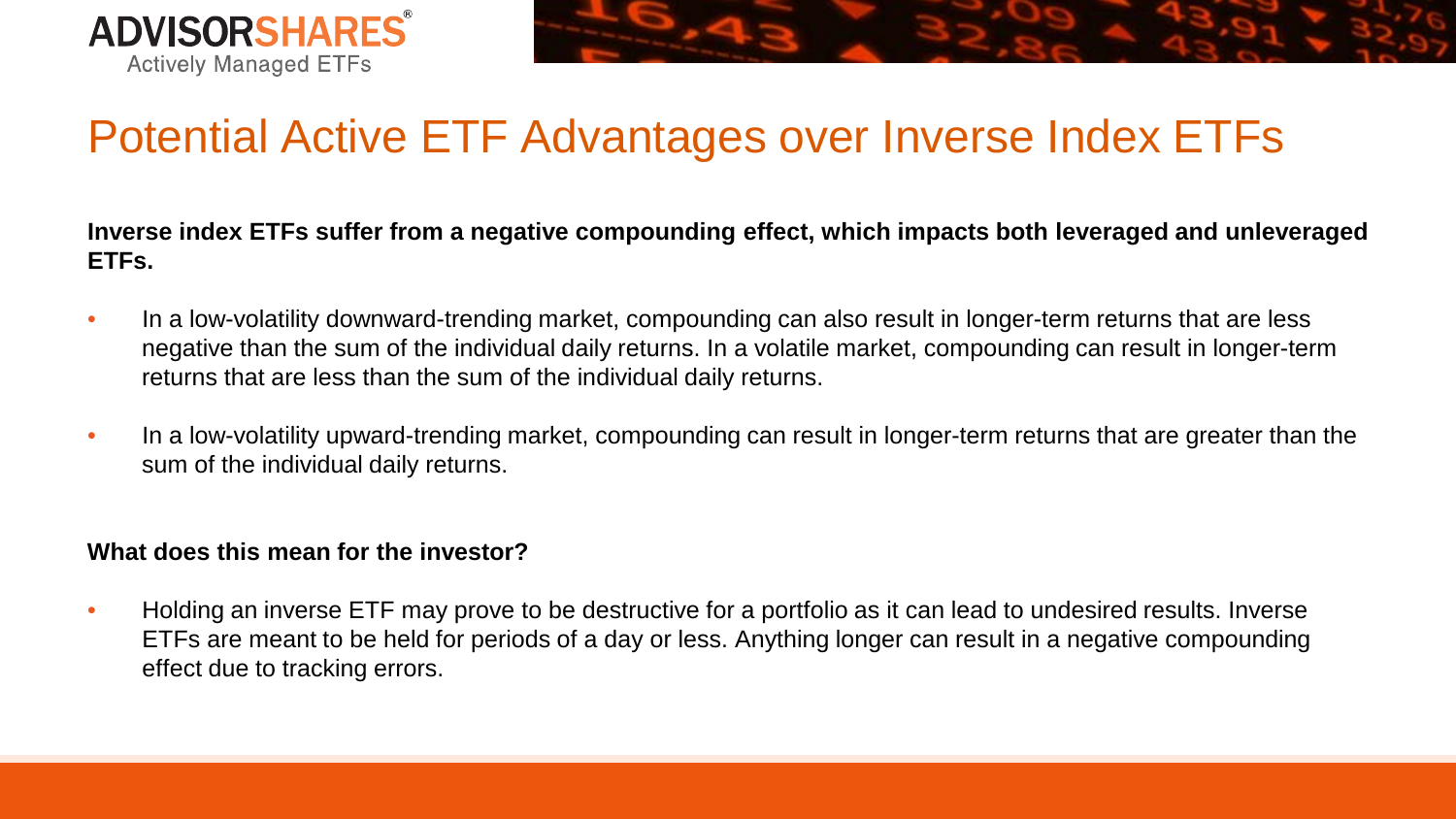



### **Past Trade Example: Conns, Inc (CONN)**

Conns, Inc. is engaged in the specialty retail of durable consumer products in the US. The company's stores offer home appliances, which include refrigerators, freezers, washers, dryers, dishwashers, ranges, and room air conditioners. It also provides repair service agreements and installment credit programs, as well as various credit insurance products, such as credit disability, credit involuntary unemployment, and credit property insurance.

| <b>Due Diligence</b>                                                                                                                                                                                                                                                                                                                                                                          | <b>Decision to Short</b>                                                                                                                                                            | <b>Exit Strategy</b>                                                                                                                                                                                            |
|-----------------------------------------------------------------------------------------------------------------------------------------------------------------------------------------------------------------------------------------------------------------------------------------------------------------------------------------------------------------------------------------------|-------------------------------------------------------------------------------------------------------------------------------------------------------------------------------------|-----------------------------------------------------------------------------------------------------------------------------------------------------------------------------------------------------------------|
| CONN increasingly financed customer<br>purchases with 94% buying on credit in late<br>2013 vs. 71% three years prior. CONN<br>financed 80% of purchases itself compared<br>with 62% two years prior.<br>Delinquent accounts rose Y/Y 150 bps to<br>8.5% in Oct 2013.<br>Accounts Receivable grew by 50% over last<br>two years while inventory increased Y/Y for<br>four consecutive periods. | CONN shares had a significant run up<br>out-pacing fundamentals which were<br>deteriorating. Shares became very<br>overbought and as momentum waned,<br>a short position was built. | CONN pre-announced a significant<br>earnings miss and guided down for<br>fiscal 2015. Guidance went from \$3.96<br>to \$3.40-\$3.70. Shares plummeted on<br>the news (35-40%) and HDGE covered<br>the position. |

*References to specific portfolio holdings presented herein are for investment process illustration purposes only and are not recommendations to buy or sell any security. It should not be assumed that current investments and those made in the future will be profitable or will be equal to the performance of the securities*  listed herein. In addition, such holdings may not be representative of all or a portion of HDGE's current holdings or holdings purchased in the future.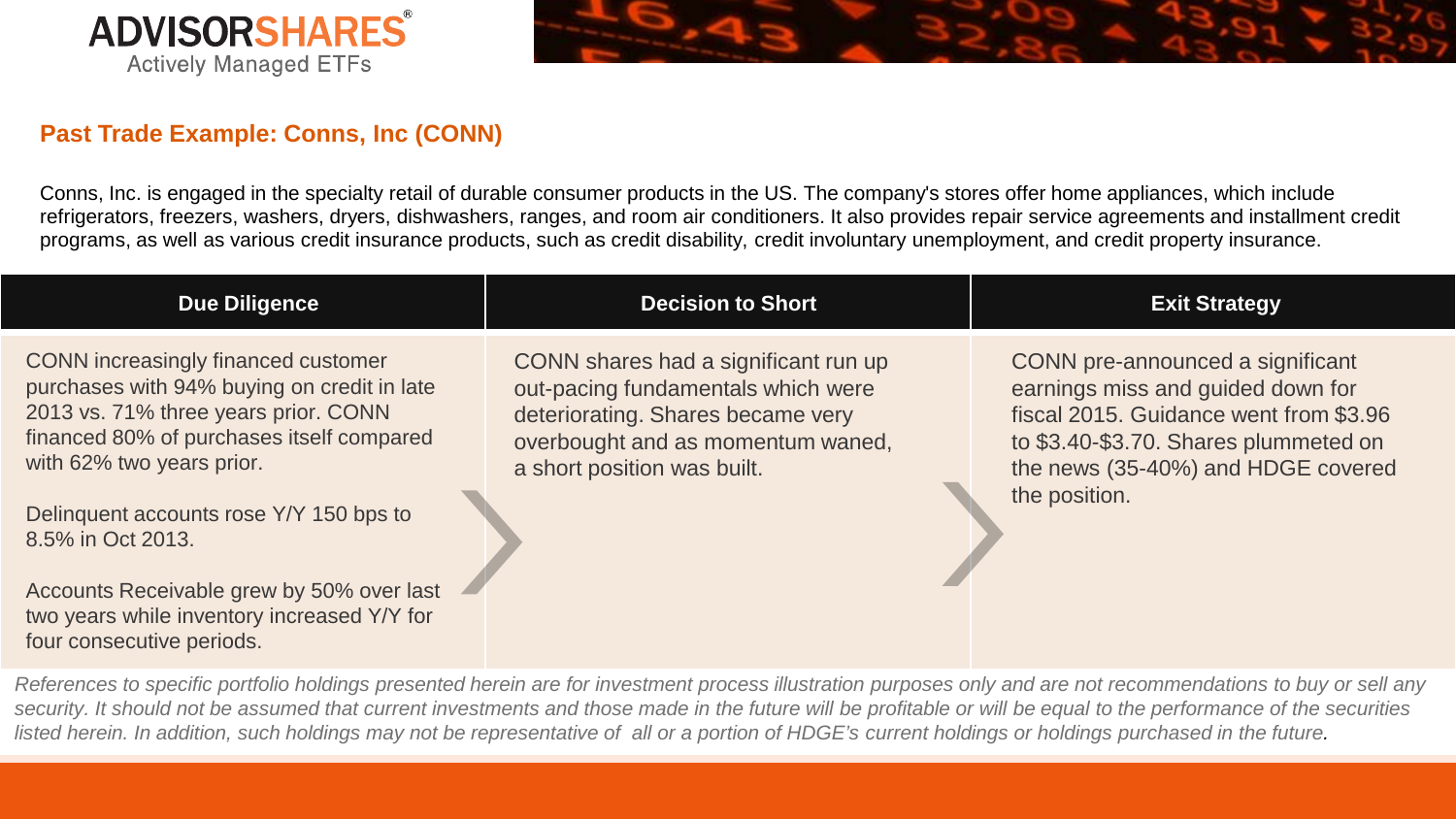



### **Past Trade Example: 3D Systems Corp (DDD)**

3D Systems Corporation, through its subsidiaries, operates as a provider of 3D printing centric design-to-manufacturing solutions in the United States, Germany, the Asia-Pacific, and other European countries. Its 3D printers convert data input from computer aided design generated software format or 3D scanning and sculpting devices to printed parts.

| <b>Due Diligence</b>                                                                                                                                                                                                                                                                                                                                                                                       | <b>Decision to Short</b>                                                                                                                                                                       | <b>Exit Strategy</b>                                                                                                                                                                                                                             |
|------------------------------------------------------------------------------------------------------------------------------------------------------------------------------------------------------------------------------------------------------------------------------------------------------------------------------------------------------------------------------------------------------------|------------------------------------------------------------------------------------------------------------------------------------------------------------------------------------------------|--------------------------------------------------------------------------------------------------------------------------------------------------------------------------------------------------------------------------------------------------|
| DDD ranked 1,000th out of 1,000 stocks in the HDGE<br>earnings quality model at one point.<br>Spike in accounts receivables led to concerns of<br>"channel stuffing." Absent channel refill, revenue would<br>have fallen several percentage points shy of estimates.<br>Consumer demand was well below internal company<br>expectations.<br>DDD scored an "F" for shareholder yield in the HDGE<br>model. | Shares of DDD had a significant<br>run up in 2Q 2013 while earnings<br>quality deteriorated further.<br>Estimates for margins remained<br>too high in the HDGE portfolio<br>manager's opinion. | DDD pre-announced earnings and had a<br>significant share decline. After the price<br>started to rally on weak volume, the<br>position was added to HDGE again.<br>Currently, shares are under significant<br>distribution and momentum is weak. |

*References to specific portfolio holdings presented herein are for investment process illustration purposes only and are not recommendations to buy or sell any security. It should not be assumed that current investments and those made in the future will be profitable or will be equal to the performance of the securities*  listed herein. In addition, such holdings may not be representative of all or a portion of HDGE's current holdings or holdings purchased in the future.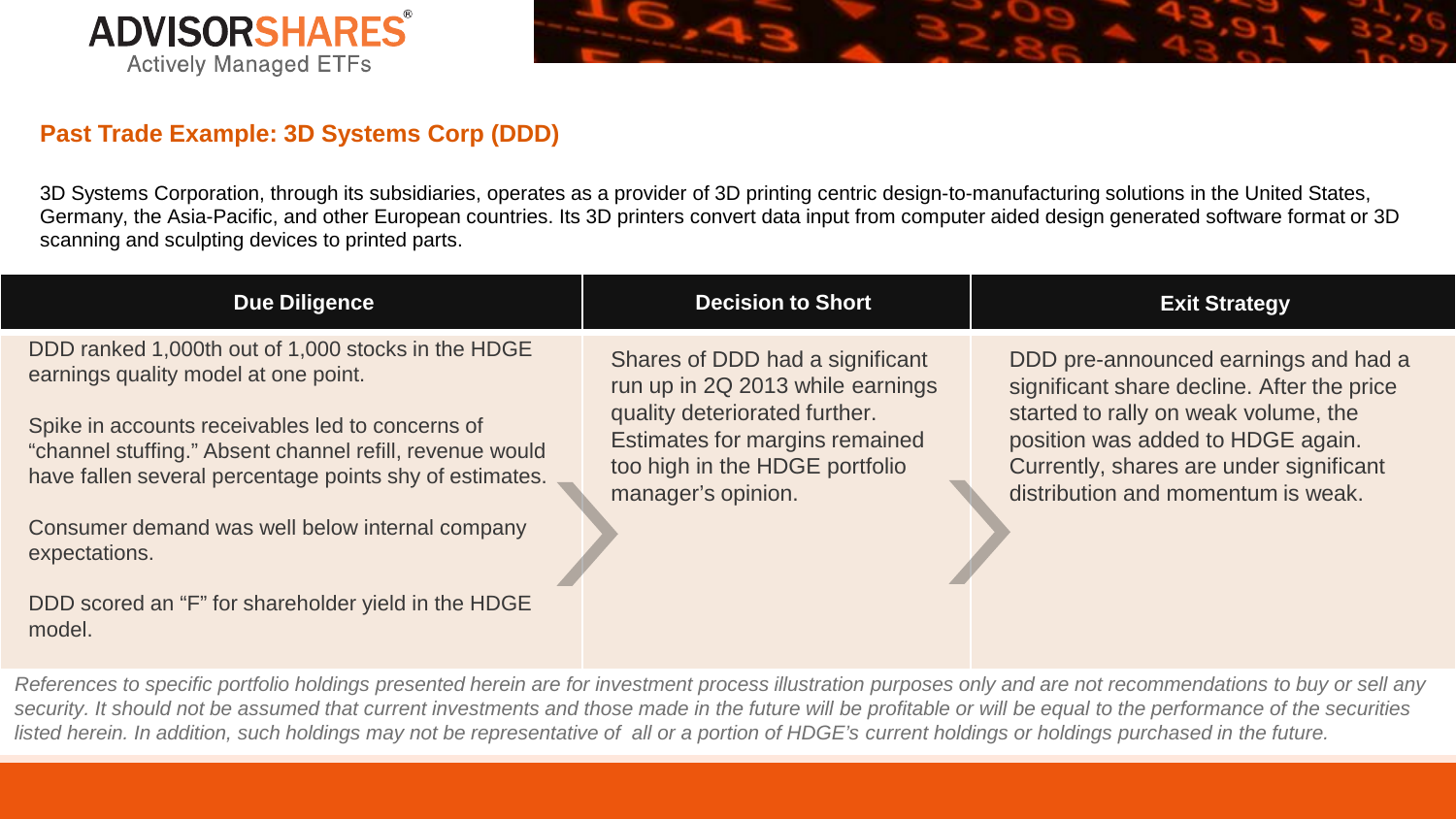



### HDGE Portfolio Management Team

- **John Del Vecchio**, **CFA** serves as a HDGE Portfolio Manager and Principal of Ranger Alternative Management, LP ("Ranger"). Mr. Del Vecchio has managed short only portfolios for Ranger since October 2007. From 2003- 2007, Mr. Del Vecchio served as an Analyst with David W. Tice & Associates / Behind the Numbers, LLC selecting short sale opportunities utilizing forensic accounting research on behalf of institutional clients and the Prudent Bear Fund.
- **Brad Lamensdorf** serves as a HDGE Portfolio Manager and Principal of Ranger Alternative Management, LP ("Ranger"), and provides trading and market strategy for Ranger's short only portfolio. Mr. Lamensdorf has served as a Trading and Market Strategist for Ranger since 2009. Mr. Lamensdorf also served as principal and portfolio manager for Tarpon Capital Management, L.P., which managed long/short hedge funds. From 1992 through 1996, Mr. Lamensdorf worked on the equity trading desk for the Bass family in Fort Worth, Texas, where he co-managed an extensive equity portfolio with emphasis on short selling and derivatives strategies. He is also the CIO of the Lamensdorf Market Timing Report.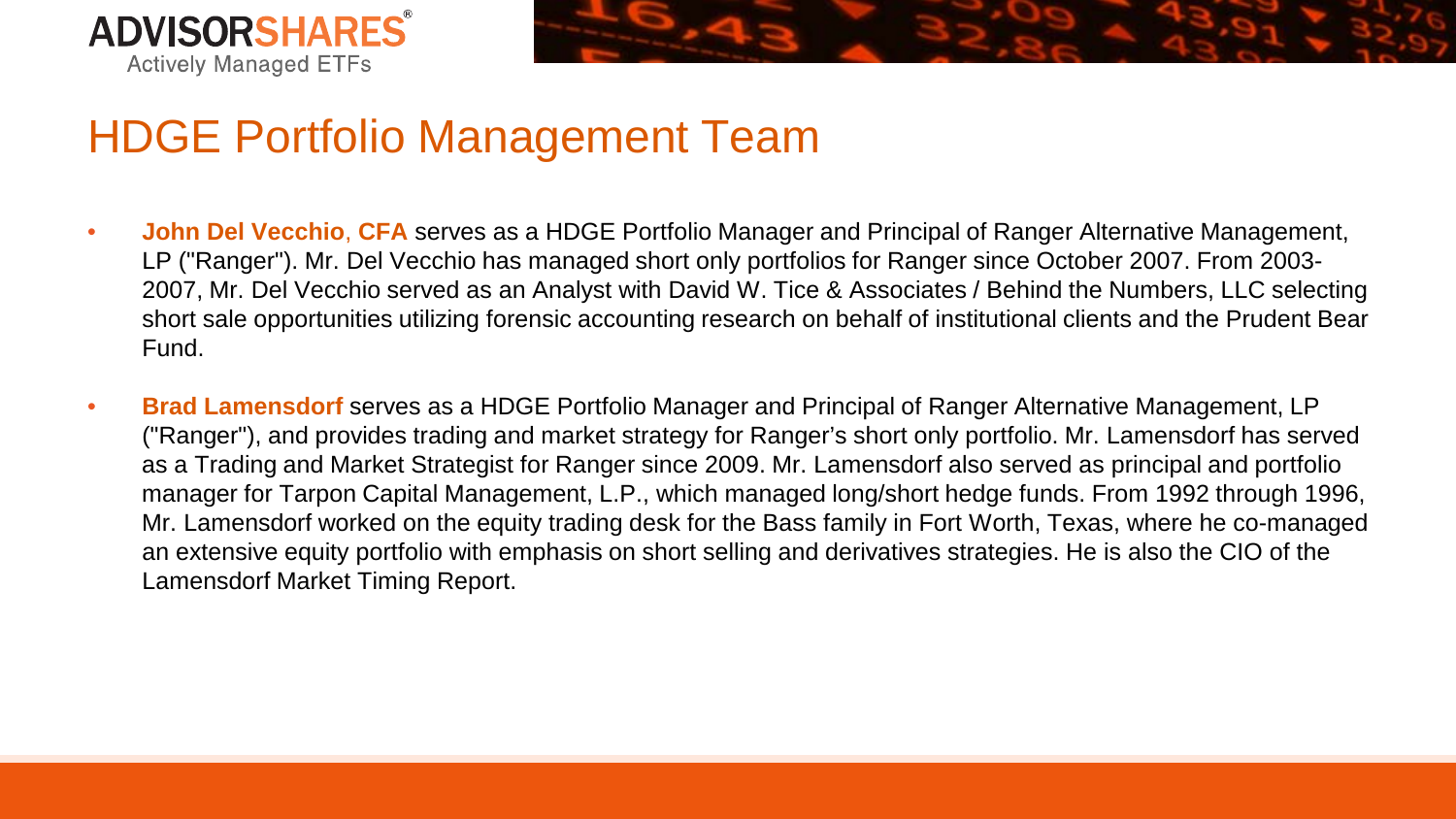



## HDGE Portfolio Management Team

**To find all available resources for the HDGE ETF, please visit [www.advisorshares.com/etfs/hdge:](http://www.advisorshares.com/etfs/hdge)**

- HDGE ETF Fact Sheet
- **HDGE Investment Process Sheet**
- HDGE Performance
- HDGE Monthly Portfolio Manager Commentaries
- HDGE Monthly Audio "Manager Minutes"
- HDGE Daily Holdings and Pricing

To learn more about the portfolio manager, Ranger Alternative Management, LP, please visit [http://www.rangeralternatives.com.](http://www.rangeralternatives.com/)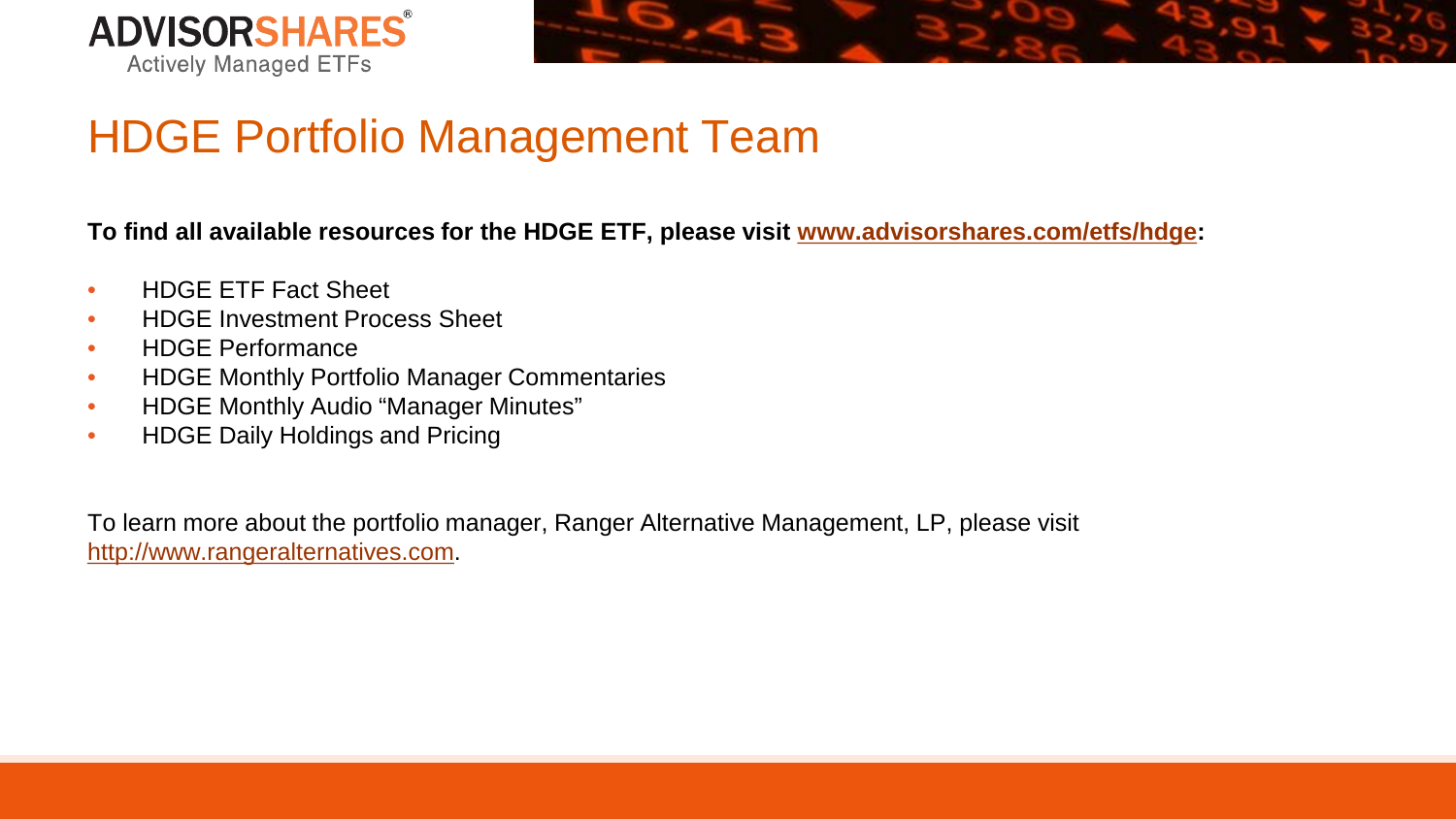



## **Definitions**

- **Selling Short** The sale of a security that is not owned by the seller, or that the seller has borrowed. Short selling is motivated by the belief that a security's price will decline, enabling it to be bought back at a lower price to make a profit.
- **Drawdown** The peak-to-trough decline during a specific record period of an investment, fund or commodity.
- **Volatility** A statistical measure of the dispersion of returns for a given security or market index.
- **Correlation** A statistical measure of how two securities move in relation to each other.
- **Alpha** The premium an investment earns above a certain benchmark.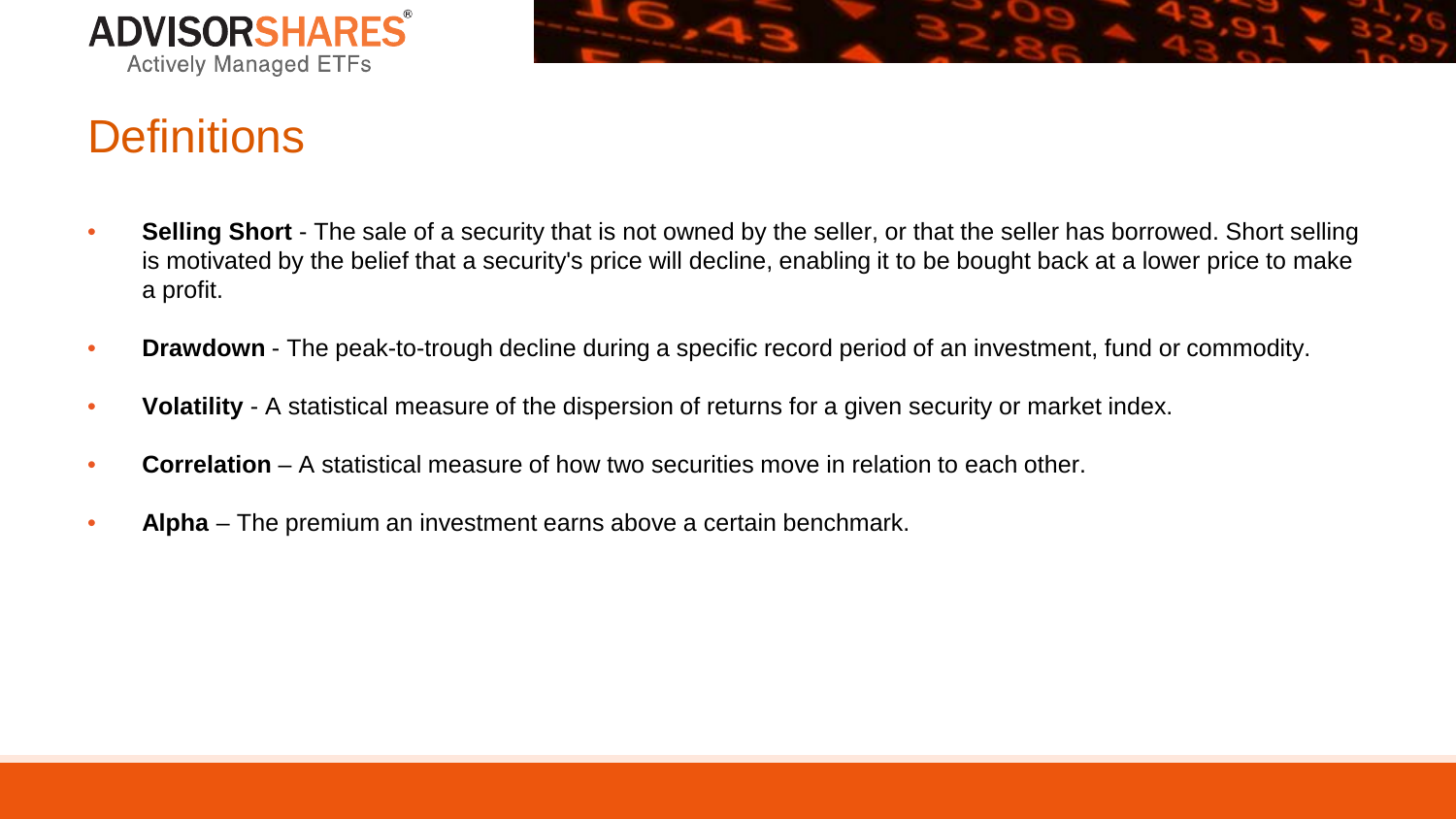



### Contact Information

**AdvisorShares** 4800 Montgomery Lane Suite 150 Bethesda, MD 20814 [www.advisorshares.com](http://www.advisorshares.com/)

**AdvisorShares Investment Consulting Team**

**1-877-843-3831**